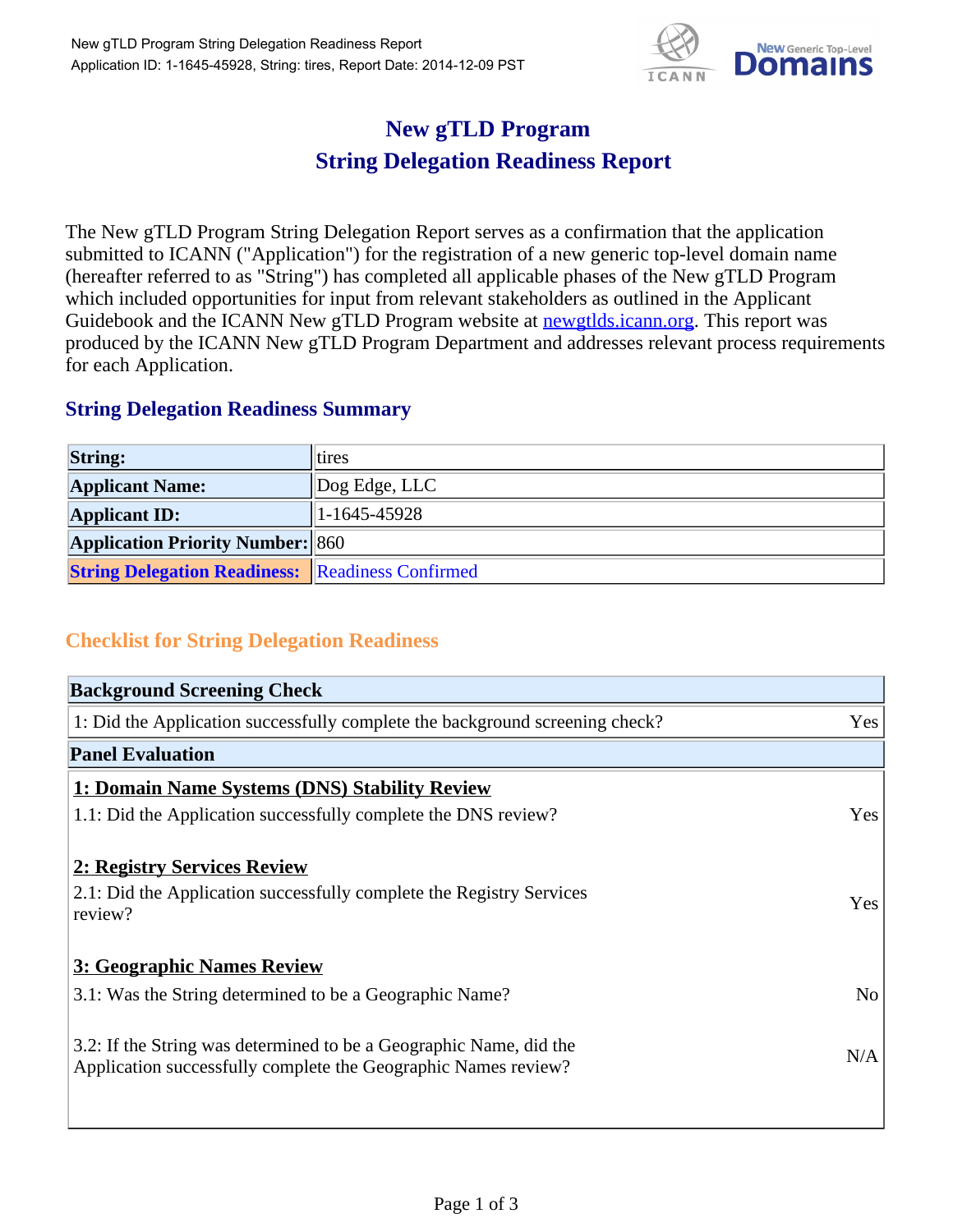

| <b>4: Financial Review</b>                                                         |     |
|------------------------------------------------------------------------------------|-----|
| $\vert$ 4.1: Did the Application successfully complete the Financial Capability    | Yes |
| review?                                                                            |     |
|                                                                                    |     |
| <b>5: Technical Review</b>                                                         |     |
| 5.1: Did the Application successfully complete the Technical and                   | Yes |
| <b>Operation Capability review?</b>                                                |     |
|                                                                                    |     |
| <b>6: String Similarity Review</b>                                                 |     |
| $\vert$ 6.1: Was the Application determined to not be confusingly similar to other | No  |
| applied for strings, including through String Confusion Objections?                |     |
|                                                                                    |     |
| 6.2: If the Application was determined to be confusingly similar to other          |     |
| applied for strings, including through String Confusion Objections, did the        |     |
| Application prevail in the string contention resolution process (CPE,              | Yes |
| Auction, and/or Self-Resolution of String Contention via                           |     |
| withdrawal/termination of all other members in contention)?                        |     |

| <b>Public Comment Period</b>                                                                                                                                                                   |                |
|------------------------------------------------------------------------------------------------------------------------------------------------------------------------------------------------|----------------|
| 1: Was the public provided an opportunity to submit comments on the Application?                                                                                                               | Yes            |
| 2: Were comments for the Application considered by evaluation panels?                                                                                                                          | Yes            |
| <b>Objection Process</b>                                                                                                                                                                       |                |
| 1: Were objections filed against the Application?                                                                                                                                              | <b>No</b>      |
| 2: If objections were filed against the Application, did Applicant prevail in the dispute<br>resolution proceedings for all Legal Rights, Limited Public Interest and Community<br>Objections? | N/A            |
| <b>Governmental Advisory Committee (GAC) Advice</b>                                                                                                                                            |                |
| 1: Did the GAC have an opportunity to provide advice for the Application?                                                                                                                      | Yes            |
| 2: Did the GAC provide consensus GAC advice that the String should not be approved by<br>the ICANN Board?                                                                                      | <b>No</b>      |
| 3: If the GAC provided consensus GAC advice to the ICANN Board, did the ICANN Board<br>(or New gTLD Program Committee) accept the GAC advice?                                                  | N/A            |
| <b>Accountability Mechanisms</b>                                                                                                                                                               |                |
| 1: Was the Application the subject of a complaint or review through one of ICANN's<br>accountability mechanisms (Reconsideration or Independent Review)?                                       | N <sub>0</sub> |
| 1.1: If yes, did the BGC, ICANN Board or New gTLD Program Committee determine that<br>the Application should not proceed to contracting?                                                       | N/A            |